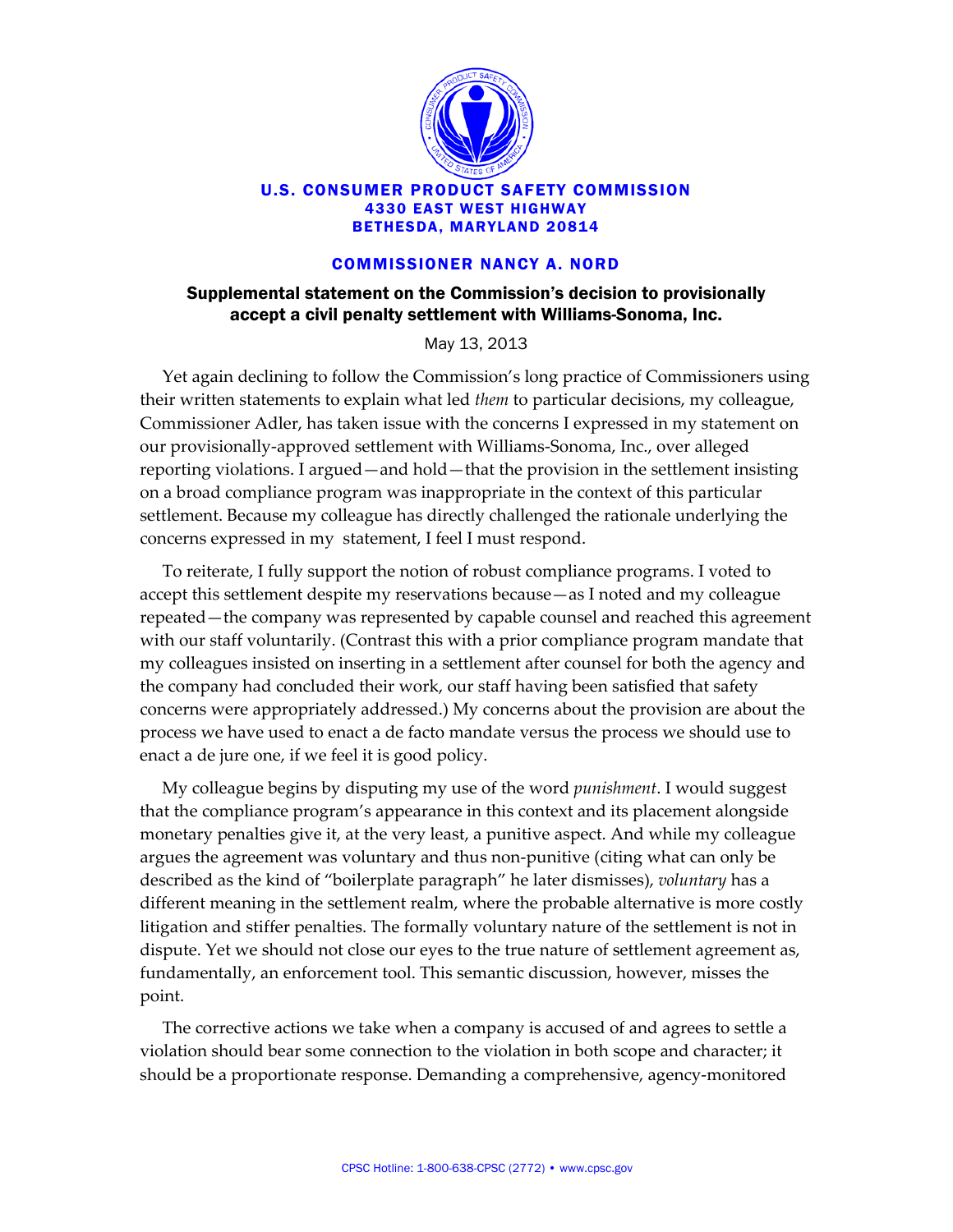compliance program where the violation alleged was failure to timely report a possible problem is disproportionate.

As justification, my colleague cites a need to protect the public, but, with respect to the matter that brought Williams‐Sonoma to us, that burden was already met. The public was protected from the faulty product by a voluntary recall, although presumably later than it should have been because of the reporting failure that we allege occurred. To guard against future reporting delays that could put the public at risk, the settlement imposes both a monetary penalty and a requirement that the company implement better internal and external communication policies for safety-related information. Had the settlement agreement ended there, I could find no fault with it. However, there is no indication that Williams‐Sonoma has violated any other regulation, so there is no reason to believe the comprehensive compliance language also included in the settlement will necessarily enhance public safety. It may be a good idea, but it is not a rational response to the accusation and thus is inappropriate in the settlement of that accusation.1

As further justification, my colleague cites Williams‐Sonoma's prior voluntary recalls. I maintain, despite his protests, that it is improper to treat prior such recalls as ipso facto violations and exacerbating factors in a subsequent enforcement action. He dismisses non‐admission language in recall agreements as pro forma, but my argument is about the nature of the recalls themselves, not the phraseology of the agreements initiating them. Voluntary recalls can and do happen where no violation is alleged, as occurred with Williams‐Sonoma's recall in this case. Treating such recalls as indicators of violations or violations in themselves and using them as penalty enhancement factors misrepresents their nature and misapplies them for purposes that are not only beyond their intent—getting harmful (violative or not) products off the market—but possibly contrary to that intent.

Presumably Commissioner Adler is correct that conscientious companies are less likely to see future punitive use of a voluntary recall as reason to forego or delay one. Yet, our statute and the manner in which we enforce it make the decision to report a potential hazard—with the possible subsequent responsibility to conduct a recall—a difficult judgment call, even for conscientious companies. Attaching a potential future

<u> 1989 - Johann Stein, marwolaethau a bh</u>

 $1$  My colleague calls for legal precedent to underscore my unease about demanding a comprehensive compliance program in a reporting violation settlement context. He should recall that, by their very nature, settlements are unlikely to produce any litigation, precedential or otherwise. A party that agrees to a settlement term, however grudgingly, is not apt to then challenge that term through the expensive litigation process (even if the language of the settlement did not preclude such litigation, which it generally does).